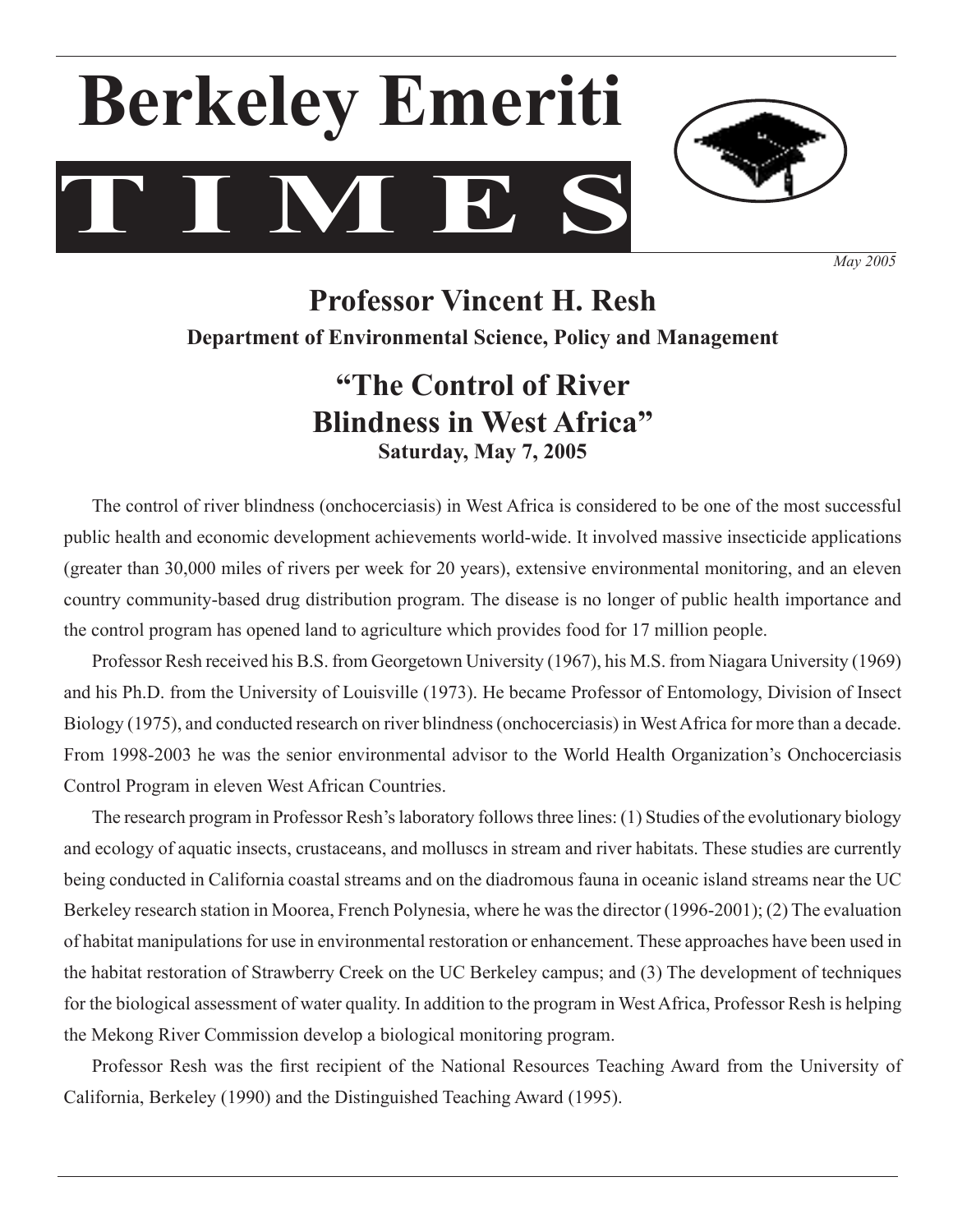## **UCB EMERITI ASSOCIATION EXECUTIVE COMMITTEE**

#### **2004-2005**

**President** Paola Timiras

**First Vice President** George Leitmann

**Second Vice President** Louise George Clubb

> **Treasurer**  Gordon Tyndall

> **Secretary**  Errol Mauchlan

**Berkeley Emeriti Times Editor** Claude Babcock

> **Members at Large** Paul Mishkin Karl Pister Larry Waldron

**CUCEA Representative** Louise Taylor

**Stewards** Betty Carpenter Sue Cork Mary Dee Vermeulen

**Mailing Address** UC Berkeley Emeriti Association 2 Boalt Hall, # 7200 Berkeley, CA 94720-7200

#### **UCB Retirement Center**

Shelley Glazer, Executive Director Andre S. Porter, Administrative Specialist ucbrc@berkeley.edu

| Office    | <b>UCB Retirement Center</b> |
|-----------|------------------------------|
|           | 2 Boalt Hall, #7200          |
|           | Berkeley, CA 94720-7200      |
| Telephone | 510/642-5461                 |
| Fax       | 510/643-1460                 |
| Web site  | thecenter.berkeley.edu       |
| Email     | emeriti@berkeley.edu         |
|           |                              |



Published before each meeting of the UC Berkeley Emeriti Association: To provide closer networking for members with meeting announcements, meeting reviews, executive committee actions, pertinent campus news, and to reach out to members who cannot attend the meetings. Editor: Claude Babcock Pho

| Phone: | 510/848-3368          |
|--------|-----------------------|
| Email: | cbabcock@berkeley.edu |

#### **The Sun Rises in Purgatory**

 On Saturday, March 12th, 2005, Professor Emeritus Robert M. Durling, author of a highly acclaimed recent translation of Dante's *Purgatoroio*, guided his listeners at the UCBEA luncheon on a virtual trip to purgatory.

 The whole idea of purgatory began with the Roman poet Virgil (70-19 B.C.). According to the poetic imagination, there is a deep pit in the earth where souls are waiting to be ferried across to the island of purgatory. The island is in the antipodal position of Jerusalem, placing it on modern maps in the South Pacific Ocean. *Purgatorio* is a rich and moving poem in which Virgil, a man revered by both the real Dante and fictional Dante of the poem, conducts Dante on a tour of the underworld.

 Theologians assign to purgatory an exclusively punitive function – where souls who have been freed from eternal punishment by repentance of sin still suffer a temporal debt that must be paid. Dante's view is radically different and less depressing. In his view each of us is born with imperfections of temperament and character which earthly experience tends to reinforce. Purgatory is a place not only of punishment, but a place of discipline and growth where souls may regain freedom from their imperfections. Furthermore, souls in purgatory may pray for the living, something not imagined or sanctioned by theologians. Medieval Christians were preoccupied with lightening the suffering of souls in purgatory, leading to the payment of indulgences to the church by survivors of the deceased, a practice which contributed to the Protestant Reformation. Dante nowhere mentions indulgences and holds that it is the fire of love in the living, not money, which is redeeming.

 Professor Durling believes that *Purgatorio* speaks to nonbelievers as well as to believers. It contains an extended analysis of the nature of love, and a love story – Dante and Beatrice, a girl with whom he, at age nine, fell in love. It makes a significant contribution to the history of European art and literature, for it relates to events occurring in Dante's time (1265-1321), and addresses the corruption threatening Dante's deepest values.

 In the first excerpt Professor Durling read to us (from Canto 1), Dante and his guide Virgil have emerged from hell and approach purgatory on the morning of Easter Sunday. Morning in purgatory? Yes, the progress of the sun is our chief indicator of the passage of time, and the passage of time is a central issue in purgatory. Furthermore, it seems that the travelers have passed through hell and have arrived in the southern hemisphere on the other side of the earth, for the narrator states, "I turned to the right and considered the other pole, and I saw four stars never seen except by the first people." The "other pole," Professor Durling explained, refers to the earth's south pole. Only the "first people" would have seen the four stars mentioned because the island of purgatory is the site of the Garden of Eden.

 In the second reading (from Canto 30), Dante and Virgil witness the arrival in purgatory of a grand procession. From an elegant coach a lady emerges, hidden by a "white veil girth with olive" and "clothed in the color of living flame." Virgil flees, and Dante trembles, for he immediately recognizesthat it is his beloved Beatrice: "I recognize the signs of the ancient flame!" It seems that he has reason to tremble, for he must face the fury of *Continued, page 3*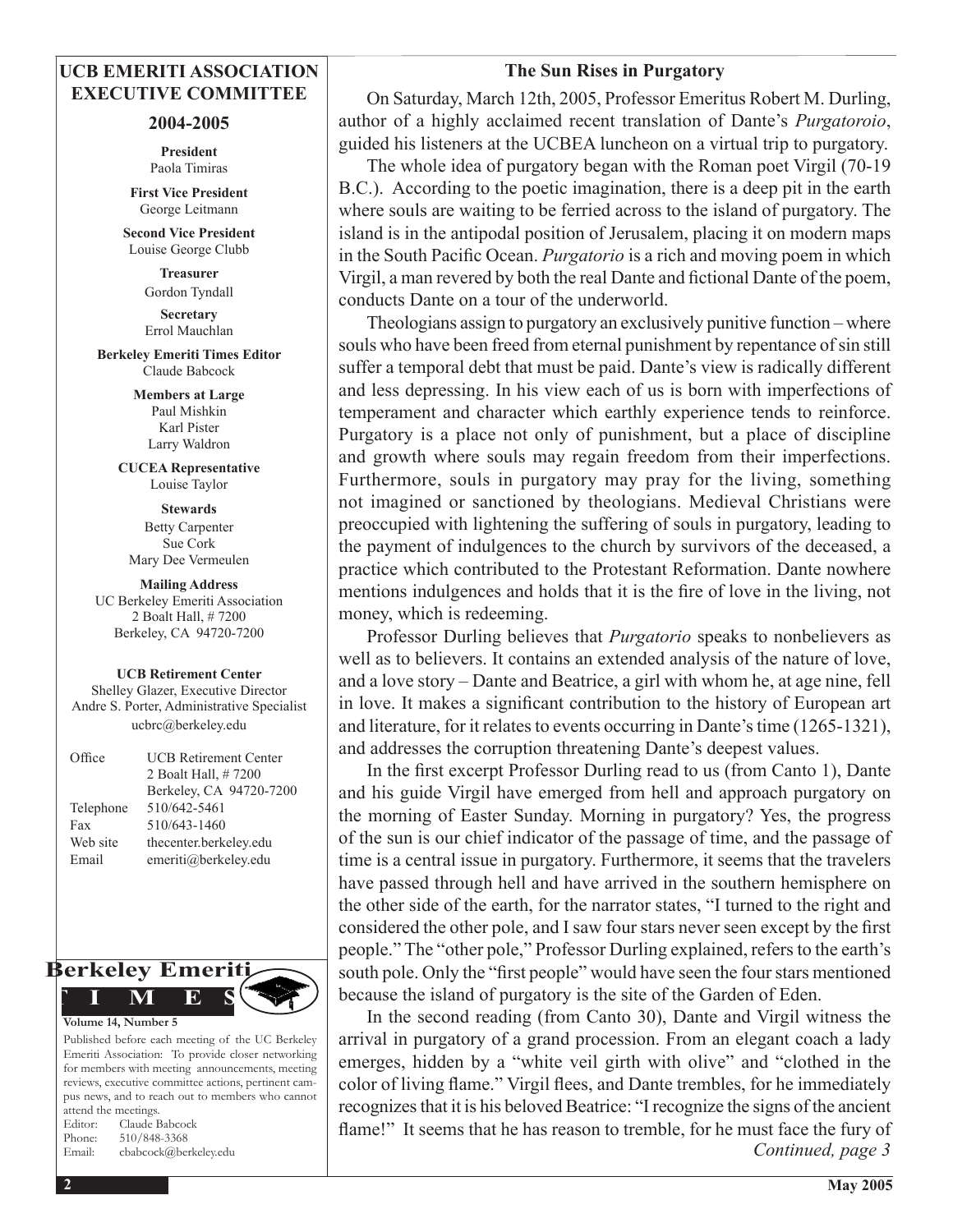## **Adrian Kragen and Early UCBEA**

#### **Adrian Kragen, UCBEA/Boalt Legend Dies at 97**

At a luncheon October 20, l980, a group of faculty who had been meeting informally for years moved to start an emeriti association and to appoint a subcommittee to draft a Constitution and By-Laws. The first association luncheon meeting was attended by 90 emeriti and spouses April 7, l981; at a later dinner business meeting Dick Jennings presented drafts of the proposed Constitution and By-Laws, together with a slate of officers. These were adopted and the new officers introduced "to tremendous applause." Carl Helmholz was the first President, and soon there were 150 dues paying members

 In 1987 the Council of University of California Emeriti Associations (CUCEA) was founded, and in 1989 the Berkeley Emeriti voted to join. President Sheridan Warrick attended meetings as did Adrian Kragen, then chair of the University-Emeriti Relations Committee. Soon Adrian was talking of a proposed new office in University Hall, with room for retired staff and emeriti. Chancellor Chang-Li Tien graciously provided funding for this proposal. Meanwhile, Molly Balamuth, Mary Dee Vermeulen, Betty Carpenter and others attended to general UCBEA affairs.

 During the summer of 1990, a group met to discuss starting a newsletter (proposed name: BE TIMES), production and mailing costs to be borne by the Chancellor's Office. (At CUCEA Adrian had seen how the UCLA Chancellor supported his local Association.) This publication should be "friendly, objective, interesting, personal and well laid out to the advantage of an older membership".

When the Association moved from University Hall in 1996, it was Adrian, along with several other campus emeriti who negotiated the space at Boalt Hall as well

## *"Purgatory," Continued*

 Professor Durling read each selection first in English, then in Italian (printed text was provided). His fluent, sonorous reading clearly conveyed his enthusiasm for the subject and the Italian language. He said his fascination with Italian began when he was 15 years old when his father brought home 78 rpm recordings of the great Italian basso Ezio Pinza. He resolved then to learn the language and began to study it on his own. Thus was launched a worthy and productive career.

 AdrianAlan Kragen was born in San Francisco on June 3, 1907, the elder child of Simon Kragen, who owned a furniture store, and Minnie Kragen. After dropping out of high school during his senior year to take a job with a jewelry company, he was persuaded by a friend to apply to Berkeley, completed high school and in 1927 became the first member of his family to attend college. He graduated from Berkeley in 1931, went on to Boalt and received his law degree in 1934.

 From 1940 to 1944, he was deputy attorney general of California under Earl Warren. When Mr. Warren was elected governor, he urged Mr. Kragen to run for attorney general, but he declined because the office was moving from San Francisco to Sacramento. He decided instead to join Loeb & Loeb, [the leading firm in the motion picture industry], where he became a senior partner.

In 1952, Mr. Kragen was representing 11 major studios and handling actors like [Deborah Kerr], William Holden and Cary Grant.

 That year he was offered a law professorship at the University of California Law School (Boalt Hall), with a salary of \$12,500, or one-fifth of what he was earning at Loeb & Loeb. He accepted the offer at once and continued to teach at Boalt Hall for the next half a century.

 As a leading expert on tax law, he argued cases before the United States Supreme Court, drafted legislation, published widely in professional journals and was the co-author with John K. McNulty, a fellow Boalt Hall professor, of a series of books on taxation... [now] considered standard texts in the field.

 Judge David Flinn, a former student, wrote about Professor Kragen on the web site of the California Alumni Association: "In 1954, soon after he arrived, the Internal Revenue Service drastically revised the federal tax code, and Adrian became one of the country's leading experts on the new code. Listening to him talk about it was like listening to Einstein talk about the atom."

> *Excerpt from the New York Times Christopher Lehmann-Haupt*

 "We have lost a giant in the law and in our Boalt community. I feel very fortunate to have met him a few months ago, and we had a lovely chat about everything from my ambitious youthful efforts to teach taxation, [to new construction plans at Boalt and for Cal's Memorial Stadium.] His insights and fierce love for the institution were at once quite moving and instructive for me as a novice dean."